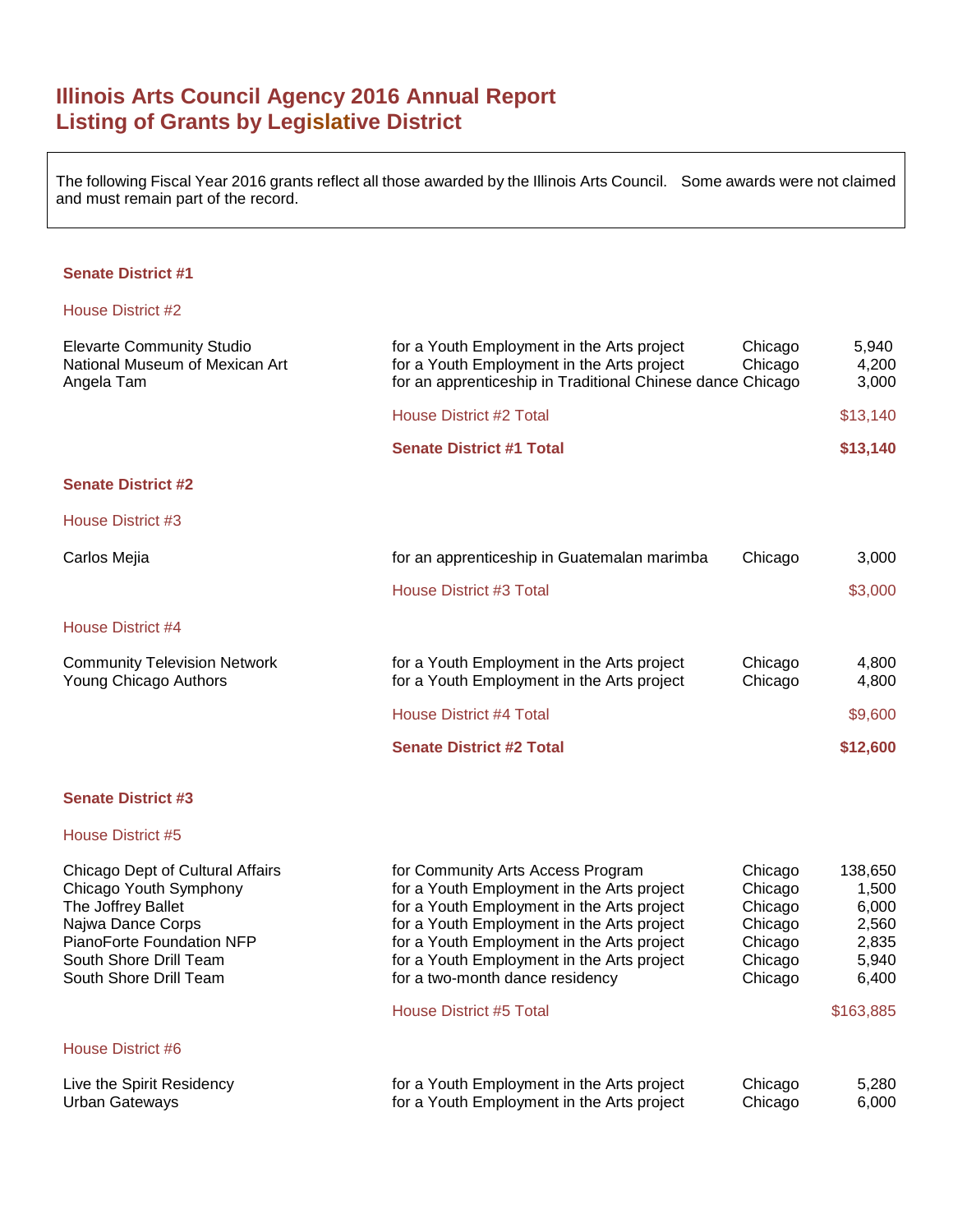**Illinois Arts Council Agency FY2016 Annual Report**

| Frank Lloyd Wright Trust | for a Youth Employment in the Arts project | Chicago | 750       |
|--------------------------|--------------------------------------------|---------|-----------|
|                          | House District #6 Total                    |         | \$12,030  |
|                          | <b>Senate District #3 Total</b>            |         | \$175,915 |

## **Senate District #4**

House District #7

|                                                   | <b>Senate District #4 Total</b>                                                      |                      | \$10,030       |
|---------------------------------------------------|--------------------------------------------------------------------------------------|----------------------|----------------|
|                                                   | <b>House District #8 Total</b>                                                       |                      | \$6,000        |
| House District #8<br>Kioto Aoki<br>Tatsuyuki Aoki | for an apprenticeship in Japanese Taiko<br>for apprenticeship in Japanese lute music | Oak Park<br>Oak Park | 3.000<br>3,000 |
|                                                   | House District #7 Total                                                              |                      | \$4,030        |
| Maywood Fine Arts Assn                            | for a Youth Employment in the Arts project                                           | Maywood              | 4,030          |
|                                                   |                                                                                      |                      |                |

## **Senate District #5**

| <b>Bella Voce</b><br>Chicago Jazz Philharmonic<br>Hubbard Street Dance Chicago<br>Marwen Foundation<br><b>Merit School of Music</b><br><b>Storycatchers Theatre</b>                                | for a Youth Employment in the Arts project<br>for a Youth Employment in the Arts project<br>for a Youth Employment in the Arts project<br>for a Youth Employment in the Arts project<br>for a Youth Employment in the Arts project<br>for a Youth Employment in the Arts project                                    | Chicago<br>Chicago<br>Chicago<br>Chicago<br>Chicago<br>Chicago | 4,350<br>1,520<br>1,000<br>3,565<br>6,000<br>5,660             |
|----------------------------------------------------------------------------------------------------------------------------------------------------------------------------------------------------|---------------------------------------------------------------------------------------------------------------------------------------------------------------------------------------------------------------------------------------------------------------------------------------------------------------------|----------------------------------------------------------------|----------------------------------------------------------------|
| House District #10                                                                                                                                                                                 | House District #9 Total                                                                                                                                                                                                                                                                                             |                                                                | \$22,095                                                       |
| The Arts of Life Inc.<br>Chicago Children's Theatre<br>Divine Purpose Youth Performing Arts Center<br><b>Free Street Theater</b><br>Intuit: Ctr Intuitive/Outsider Art<br>Street-Level Youth Media | for a Youth Employment in the Arts project<br>for a Youth Employment in the Arts project<br>for a Youth Employment in the Arts project<br>for a Youth Employment in the Arts project<br>for a Youth Employment in the Arts project<br>for a Youth Employment in the Arts project<br><b>House District #10 Total</b> | Chicago<br>Chicago<br>Chicago<br>Chicago<br>Chicago<br>Chicago | 5,460<br>3,360<br>1,680<br>6,000<br>5,760<br>6,000<br>\$28,260 |
|                                                                                                                                                                                                    | <b>Senate District #5 Total</b>                                                                                                                                                                                                                                                                                     |                                                                | \$50,355                                                       |
| <b>Senate District #6</b>                                                                                                                                                                          |                                                                                                                                                                                                                                                                                                                     |                                                                |                                                                |
| House District #11<br>Albany Park Theater Project                                                                                                                                                  | for a Youth Employment in the Arts project                                                                                                                                                                                                                                                                          | Chicago                                                        | 6,000                                                          |

| Albany Park Theater Project | for a Youth Employment in the Arts project | Chicago | 6.000   |
|-----------------------------|--------------------------------------------|---------|---------|
| Links Hall Inc              | for a Youth Employment in the Arts project | Chicago | 3,000   |
|                             | House District #11 Total                   |         | \$9,000 |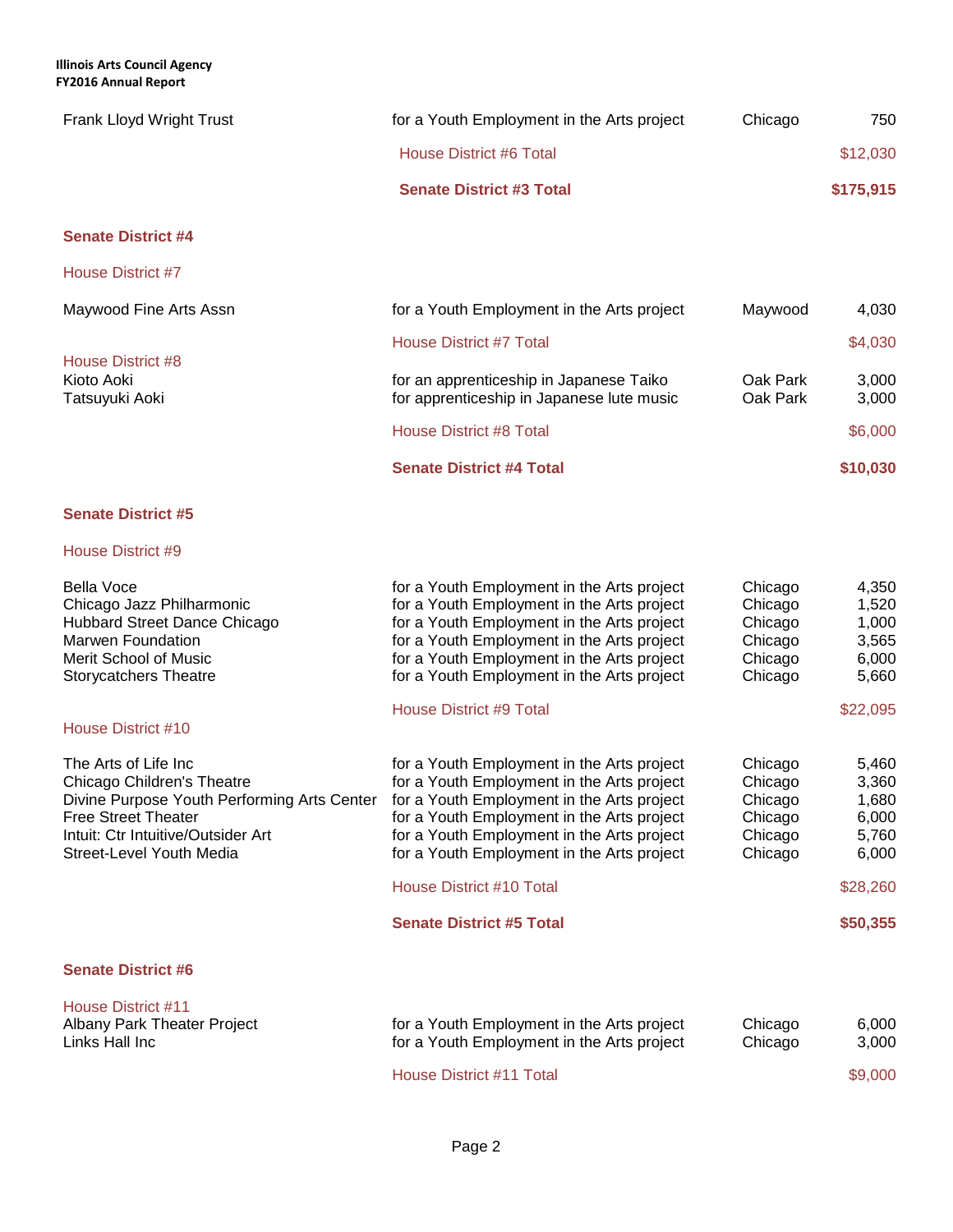House District #17

| House District #12                                                                                                                                                                    |                                                                                                                                                                                                                                                                                                                                                           |                                                                           |                                                                          |
|---------------------------------------------------------------------------------------------------------------------------------------------------------------------------------------|-----------------------------------------------------------------------------------------------------------------------------------------------------------------------------------------------------------------------------------------------------------------------------------------------------------------------------------------------------------|---------------------------------------------------------------------------|--------------------------------------------------------------------------|
| Hawthorne Scholastic Academy                                                                                                                                                          | for an eight-week theatre residency                                                                                                                                                                                                                                                                                                                       | Chicago                                                                   | 6,440                                                                    |
|                                                                                                                                                                                       | <b>House District #12 Total</b>                                                                                                                                                                                                                                                                                                                           |                                                                           | \$6,440                                                                  |
|                                                                                                                                                                                       | <b>Senate District #6 Total</b>                                                                                                                                                                                                                                                                                                                           |                                                                           | \$15,440                                                                 |
| <b>Senate District #7</b>                                                                                                                                                             |                                                                                                                                                                                                                                                                                                                                                           |                                                                           |                                                                          |
| House District #13                                                                                                                                                                    |                                                                                                                                                                                                                                                                                                                                                           |                                                                           |                                                                          |
| American Indian Center<br><b>Black Ensemble Theater Corp</b><br>CircEsteem<br>Juan A Dies<br><b>Experimental Sound Studio</b><br>Holsten Human Capital Development NFP<br>Kuumba Lynx | for a Youth Employment in the Arts project<br>for a Youth Employment in the Arts project<br>for a Youth Employment in the Arts project<br>for an apprenticeship in Mexican Son music<br>for a Youth Employment in the Arts project<br>for a seven-week theatre residency<br>for a Youth Employment in the Arts project<br><b>House District #13 Total</b> | Chicago<br>Chicago<br>Chicago<br>Chicago<br>Chicago<br>Chicago<br>Chicago | 2,400<br>6,000<br>6,000<br>3,000<br>1,245<br>18,000<br>6,000<br>\$42,645 |
| House District #14                                                                                                                                                                    |                                                                                                                                                                                                                                                                                                                                                           |                                                                           |                                                                          |
| 6018North<br>Company of Folk<br>Convent of the Sacred Heart                                                                                                                           | for a Youth Employment in the Arts project<br>for folk art fieldwork/tech assistance support<br>for a four-week music residency                                                                                                                                                                                                                           | Chicago<br>Chicago<br>Chicago                                             | 6,000<br>15,000<br>4,605                                                 |

Sonata Kazimieraitiene for an apprenticeship in Lituanian ceramic tile Chicago 3,000<br>Swedish Am Museum Assn of Chicago for a Youth Employment in the Arts project Chicago 3,000

| Kohl Children's Museum/Greater Chicago<br>Northlight Theatre Inc                                                                                                     | for a Youth Employment in the Arts project<br>for a Youth Employment in the Arts project                                                                                                                                                                         | Glenview<br><b>Skokie</b>                                            | 2.570<br>1.920                                     |
|----------------------------------------------------------------------------------------------------------------------------------------------------------------------|------------------------------------------------------------------------------------------------------------------------------------------------------------------------------------------------------------------------------------------------------------------|----------------------------------------------------------------------|----------------------------------------------------|
|                                                                                                                                                                      | House District #17 Total                                                                                                                                                                                                                                         |                                                                      | \$4,490                                            |
| House District #18                                                                                                                                                   |                                                                                                                                                                                                                                                                  |                                                                      |                                                    |
| The Actors Gymnasium Inc<br>Evanston Art Center<br>Evanston Arts Council<br>Literature for All of Us<br><b>Mudlark Theater Company NFP</b><br>Piven Theatre Workshop | for a Youth Employment in the Arts project<br>for a Youth Employment in the Arts project<br>for Community Arts Access Program<br>for Poetry Out Loud project support<br>for a Youth Employment in the Arts project<br>for a Youth Employment in the Arts project | Evanston<br>Evanston<br>Evanston<br>Evanston<br>Evanston<br>Evanston | 5.440<br>3.600<br>9.115<br>7.000<br>5,830<br>2,400 |
|                                                                                                                                                                      | House District #18 Total                                                                                                                                                                                                                                         |                                                                      | \$33,385                                           |

**Senate District #9 Total \$37,875** 

for a Youth Employment in the Arts project Chicago 3,000

House District #14 Total \$31,605

**Senate District #7 Total \$74,250**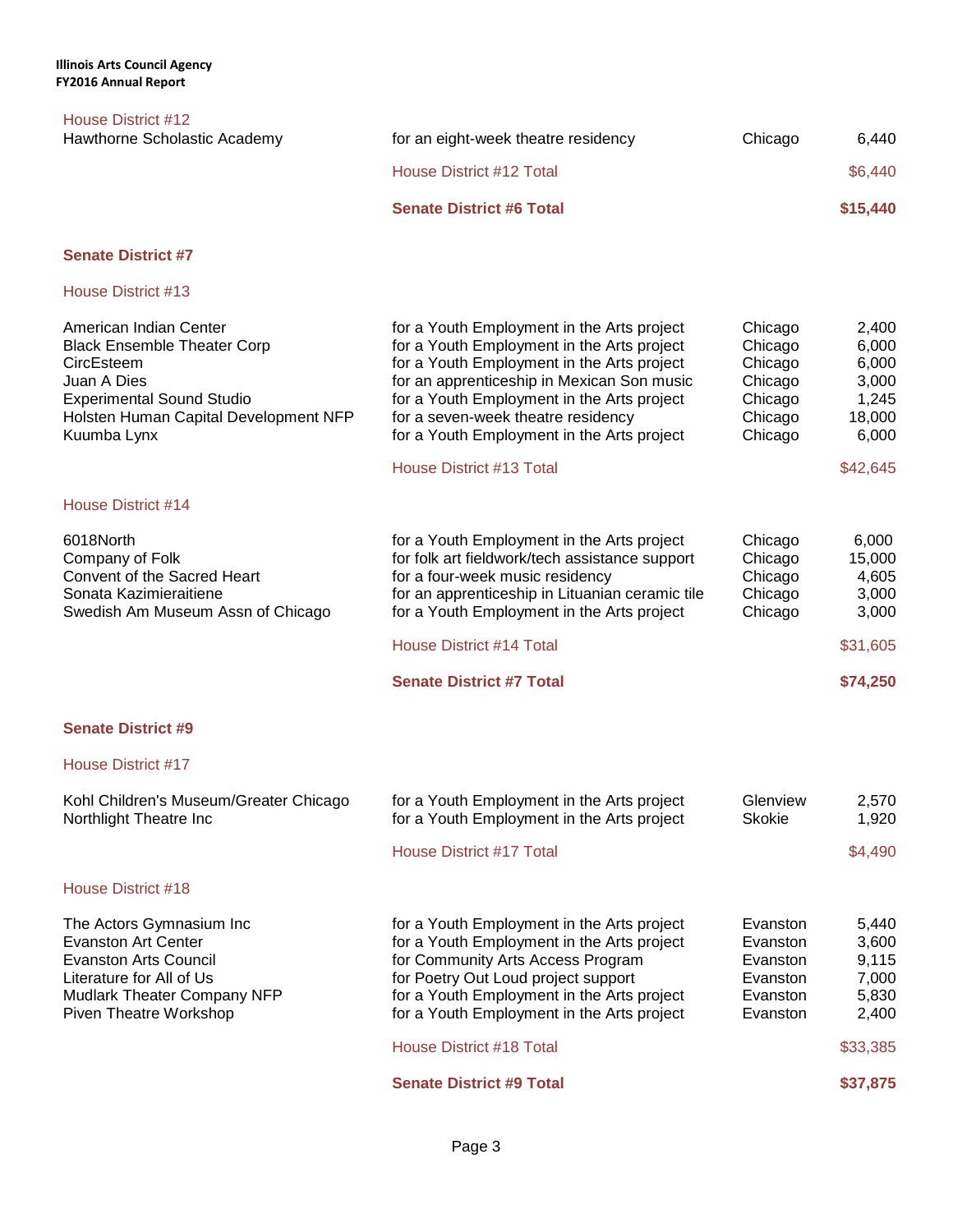**Illinois Arts Council Agency FY2016 Annual Report**

## **Senate District #10**

| House District #19                             |                                                                                          |                    |                |
|------------------------------------------------|------------------------------------------------------------------------------------------|--------------------|----------------|
| Paderewski Symphony Orchestra                  | for a Youth Employment in the Arts project                                               | Chicago            | 6,000          |
|                                                | House District #19 Total                                                                 |                    | \$6,000        |
| House District #20                             |                                                                                          |                    |                |
| Ebinger Elem School                            | for an eight-week dance residency                                                        | Chicago            | 15,120         |
|                                                | House District #20 Total                                                                 |                    | \$15,120       |
|                                                | <b>Senate District #10 Total</b>                                                         |                    | \$21,120       |
| <b>Senate District #13</b>                     |                                                                                          |                    |                |
| House District #25                             |                                                                                          |                    |                |
| <b>SkyART NFP</b><br>West Point Fellowship Inc | for a Youth Employment in the Arts project<br>for a Youth Employment in the Arts project | Chicago<br>Chicago | 5,460<br>6,000 |
| House District #26                             | <b>House District #25 Total</b>                                                          |                    | \$11,460       |
| Muntu Dance Theatre<br>Pegasus Theatre Chicago | for a Youth Employment in the Arts project<br>for a Youth Employment in the Arts project | Chicago<br>Chicago | 4,400<br>6,000 |
|                                                | House District #26 Total                                                                 |                    | \$10,400       |
|                                                | <b>Senate District #13 Total</b>                                                         |                    | \$21,860       |
| <b>Senate District #17</b>                     |                                                                                          |                    |                |

House District #33

| Global Girls | for a Youth Employment in the Arts project | Chicago | 6.000   |
|--------------|--------------------------------------------|---------|---------|
|              | House District #33 Total                   |         | \$6,000 |
|              | <b>Senate District #17 Total</b>           |         | \$6,000 |

# **Senate District #18**

| Beverly Arts Center of Chicago | for a Youth Employment in the Arts project | Chicago | 3,600   |
|--------------------------------|--------------------------------------------|---------|---------|
|                                | House District #35 Total                   |         | \$3,600 |
|                                | <b>Senate District #18 Total</b>           |         | \$3,600 |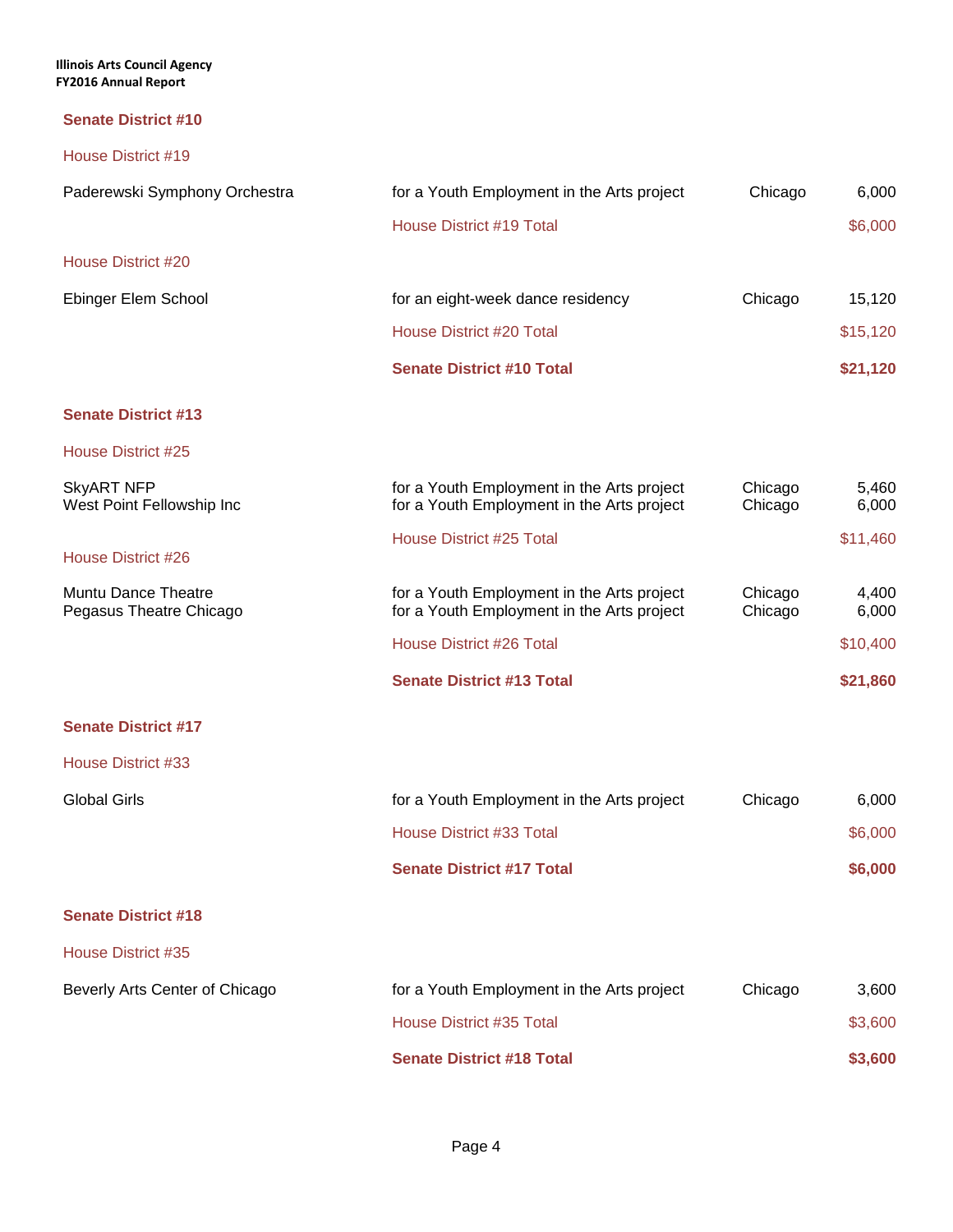| The Chicago Ballet<br>Logan Square Chamber of Arts                                | for a Youth Employment in the Arts project<br>Chicago<br>for a Youth Employment in the Arts project<br>Chicago                         |                                                                 |
|-----------------------------------------------------------------------------------|----------------------------------------------------------------------------------------------------------------------------------------|-----------------------------------------------------------------|
|                                                                                   | House District #39 Total                                                                                                               | \$9,680                                                         |
| <b>House District #40</b>                                                         |                                                                                                                                        |                                                                 |
| <b>Puerto Rican Arts Alliance</b>                                                 | for a Youth Employment in the Arts project                                                                                             | Chicago<br>6,000                                                |
|                                                                                   | <b>House District #40 Total</b>                                                                                                        | \$6,000                                                         |
|                                                                                   | <b>Senate District #20 Total</b>                                                                                                       | \$15,680                                                        |
| <b>Senate District #21</b>                                                        |                                                                                                                                        |                                                                 |
| <b>House District #41</b>                                                         |                                                                                                                                        |                                                                 |
| DuPage Children's Museum<br>Fair Lady Productions Inc<br>Young Naperville Singers | for a Youth Employment in the Arts project<br>for a Youth Employment in the Arts project<br>for a Youth Employment in the Arts project | Naperville<br>5,325<br>Naperville<br>5,940<br>Naperville<br>540 |
|                                                                                   | <b>House District #41 Total</b>                                                                                                        | \$11,805                                                        |
| House District #42                                                                |                                                                                                                                        |                                                                 |
| Broadway Bound Dance Co                                                           | for a Youth Employment in the Arts project                                                                                             | Wheaton<br>860                                                  |
|                                                                                   | <b>House District #42 Total</b>                                                                                                        | \$860                                                           |
|                                                                                   | <b>Senate District #21 Total</b>                                                                                                       | \$12,665                                                        |
| <b>Senate District #23</b>                                                        |                                                                                                                                        |                                                                 |
| House District #45                                                                |                                                                                                                                        |                                                                 |
| <b>Arts in Bartlett NFP</b>                                                       | for a Youth Employment in the Arts project                                                                                             | <b>Bartlett</b><br>2,340                                        |
|                                                                                   | House District #45 Total                                                                                                               | \$2,340                                                         |
|                                                                                   | <b>Senate District #23 Total</b>                                                                                                       | \$2,340                                                         |
| <b>Senate District #24</b>                                                        |                                                                                                                                        |                                                                 |
| House District #47                                                                |                                                                                                                                        |                                                                 |
| <b>Elmhurst Art Museum</b><br><b>First Folio Theatre</b>                          | for a Youth Employment in the Arts project<br>for a Youth Employment in the Arts project                                               | Elmhurst<br>6,000<br>Clarendon Hills 6,000                      |
|                                                                                   | <b>House District #47 Total</b>                                                                                                        | \$12,000                                                        |
|                                                                                   | <b>Senate District #24 Total</b>                                                                                                       | \$12,000                                                        |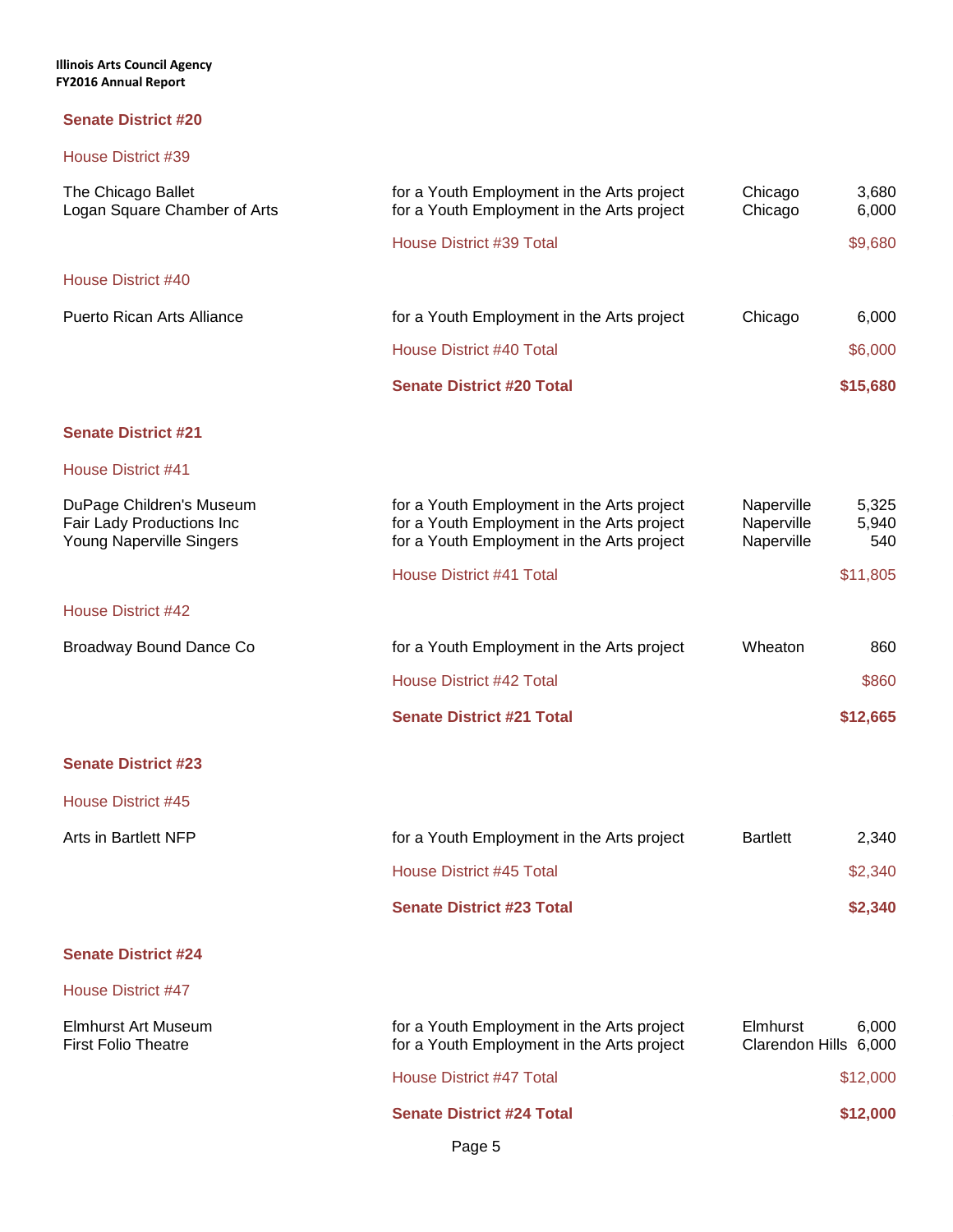| David Adler Cultural Center<br>Barrington Youth Dance Ensemble                                                                         | for a Youth Employment in the Arts project<br>for a Youth Employment in the Arts project                                                                                    | Libertyville<br>Barrington                                                       | 2,320<br>660                     |
|----------------------------------------------------------------------------------------------------------------------------------------|-----------------------------------------------------------------------------------------------------------------------------------------------------------------------------|----------------------------------------------------------------------------------|----------------------------------|
|                                                                                                                                        | <b>House District #51 Total</b>                                                                                                                                             |                                                                                  | \$2,980                          |
|                                                                                                                                        | <b>Senate District #26 Total</b>                                                                                                                                            |                                                                                  | \$2,980                          |
| <b>Senate District #27</b>                                                                                                             |                                                                                                                                                                             |                                                                                  |                                  |
| House District #54                                                                                                                     |                                                                                                                                                                             |                                                                                  |                                  |
| Aedeok Lee Cho<br>Margaret Skrzypkowski                                                                                                | for an apprenticeship in Korean Buk drumming<br>for an apprenticeship in Polish Folk dance                                                                                  | Rolling Meadows 3,000<br>Arlington Heights 3,000                                 |                                  |
|                                                                                                                                        | <b>House District #54 Total</b>                                                                                                                                             |                                                                                  | \$6,000                          |
|                                                                                                                                        | <b>Senate District #27 Total</b>                                                                                                                                            |                                                                                  | \$6,000                          |
| <b>Senate District #28</b>                                                                                                             |                                                                                                                                                                             |                                                                                  |                                  |
| House District #55                                                                                                                     |                                                                                                                                                                             |                                                                                  |                                  |
| Park Ridge Cultural Arts Council<br>South Elem School<br>#18144<br>Kelly R Summers                                                     | for Community Arts Access Program<br>for a four-week theatre residency<br>for an apprenticeship in American Indian beading                                                  | Park Ridge<br>Des Plaines<br>Des Plaines                                         | 1,850<br>5,240<br>3,000          |
|                                                                                                                                        | House District #55 Total                                                                                                                                                    |                                                                                  | \$10,090                         |
|                                                                                                                                        | <b>Senate District #28 Total</b>                                                                                                                                            |                                                                                  | \$10,090                         |
| <b>Senate District #29</b>                                                                                                             |                                                                                                                                                                             |                                                                                  |                                  |
| <b>House District #57</b>                                                                                                              |                                                                                                                                                                             |                                                                                  |                                  |
| Main Street Opera                                                                                                                      | for a Youth Employment in the Arts project                                                                                                                                  | Arlington Heights 5,600                                                          |                                  |
|                                                                                                                                        | <b>House District #57 Total</b>                                                                                                                                             |                                                                                  | \$5,600                          |
| House District #58                                                                                                                     |                                                                                                                                                                             |                                                                                  |                                  |
| The Art Center Highland Park<br><b>Highland Park Cultural Arts Commission</b><br><b>Midwest Young Artists</b><br>Ravinia Festival Assn | for a Youth Employment in the Arts project<br>for Community Arts Access Program<br>for a Youth Employment in the Arts project<br>for a Youth Employment in the Arts project | <b>Highland Park</b><br><b>Highland Park</b><br>Highwood<br><b>Highland Park</b> | 2,230<br>4,365<br>6,000<br>6,000 |
|                                                                                                                                        | <b>House District #58 Total</b>                                                                                                                                             |                                                                                  | \$18,595                         |
|                                                                                                                                        | <b>Senate District #29 Total</b>                                                                                                                                            |                                                                                  | \$24,195                         |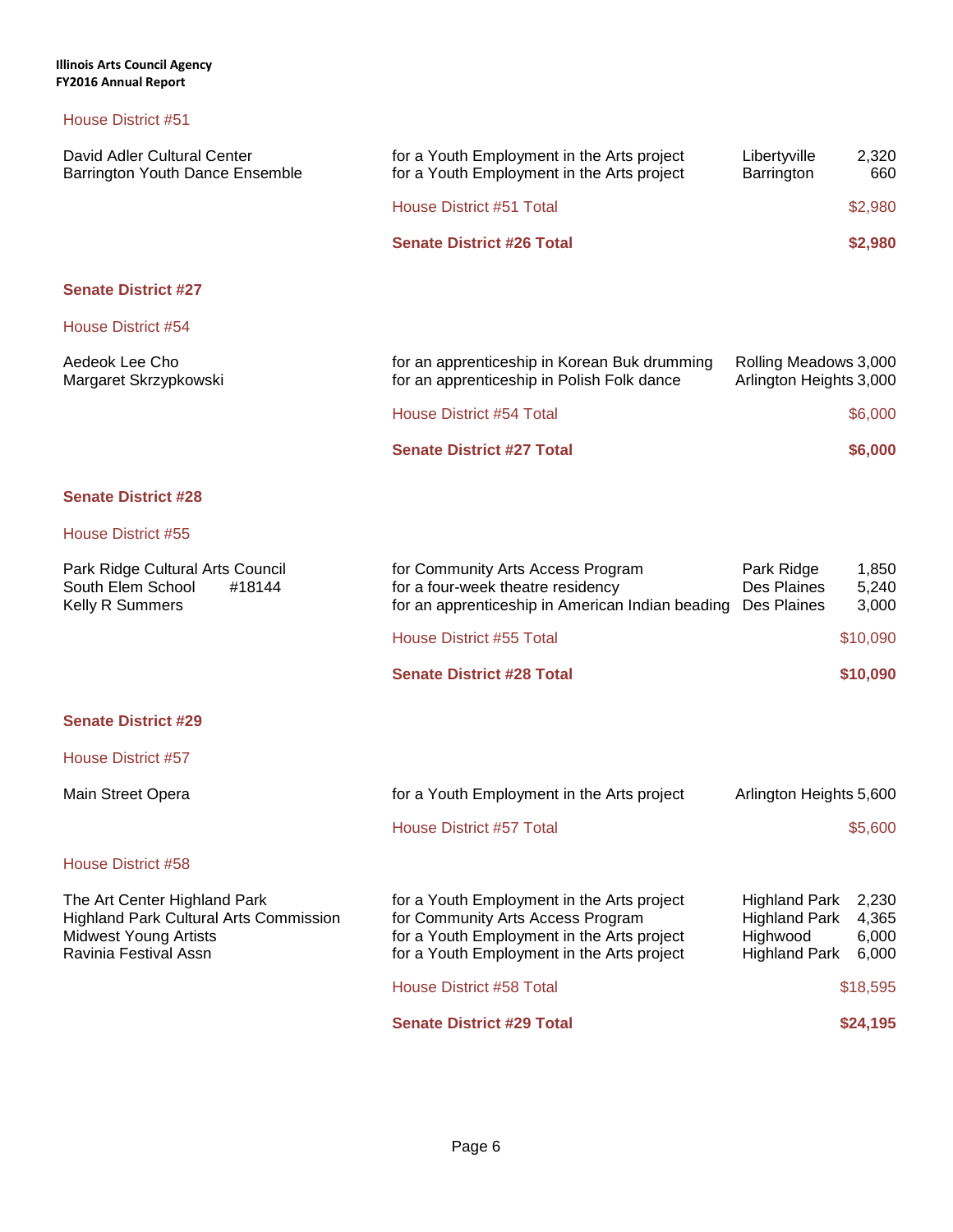| House District #64                                                                                                                   |                                                                                                                                                                      |                                              |                                   |
|--------------------------------------------------------------------------------------------------------------------------------------|----------------------------------------------------------------------------------------------------------------------------------------------------------------------|----------------------------------------------|-----------------------------------|
| Raue Center For The Arts Inc                                                                                                         | for a Youth Employment in the Arts project                                                                                                                           | <b>Crystal Lake</b>                          | 3,600                             |
|                                                                                                                                      | House District #64 Total                                                                                                                                             |                                              | \$3,600                           |
|                                                                                                                                      | <b>Senate District #32 Total</b>                                                                                                                                     |                                              | \$3,600                           |
| <b>Senate District #33</b>                                                                                                           |                                                                                                                                                                      |                                              |                                   |
| House District #65                                                                                                                   |                                                                                                                                                                      |                                              |                                   |
| Roger W Robinson                                                                                                                     | for an apprenticeship in hammered dulcimer                                                                                                                           | <b>Saint Charles</b>                         | 3,000                             |
|                                                                                                                                      | <b>House District #65 Total</b>                                                                                                                                      |                                              | \$3,000                           |
|                                                                                                                                      | <b>Senate District #33 Total</b>                                                                                                                                     |                                              | \$3,000                           |
| <b>Senate District #34</b>                                                                                                           |                                                                                                                                                                      |                                              |                                   |
| House District #67                                                                                                                   |                                                                                                                                                                      |                                              |                                   |
| Discovery Center Museum of Rockford<br>Rockford Area Arts Council<br><b>Rockford Area Arts Council</b><br>Rockford Area Arts Council | for a Youth Employment in the Arts project<br>for a Youth Employment in the Arts project<br>for Poetry Out Loud project support<br>for Community Arts Access Program | Rockford<br>Rockford<br>Rockford<br>Rockford | 6,000<br>6,000<br>2,500<br>18,570 |
|                                                                                                                                      | <b>House District #67 Total</b>                                                                                                                                      |                                              | \$33,070                          |
|                                                                                                                                      | <b>Senate District #34 Total</b>                                                                                                                                     |                                              | \$33,070                          |
| <b>Senate District #36</b>                                                                                                           |                                                                                                                                                                      |                                              |                                   |
| House District #72                                                                                                                   |                                                                                                                                                                      |                                              |                                   |
| Conocius Thootro Endn                                                                                                                | for a Vouth Employment in the Arts project                                                                                                                           | Dook Island                                  | $A$ $C$ 7 $E$                     |

| Genesius Theatre Fndn | for a Youth Employment in the Arts project         | Rock Island | 4.675    |
|-----------------------|----------------------------------------------------|-------------|----------|
| Quad City Arts        | for Poetry Out Loud project support<br>Rock Island |             | 2,500    |
| Quad City Arts        | for Community Arts Access Program                  | Rock Island | 11.970   |
| Sokhna Thiam          | for an apprenticeship in African clothing          | Rock Island | 3,000    |
|                       | House District #72 Total                           |             | \$22,145 |
|                       | <b>Senate District #36 Total</b>                   |             | \$22,145 |
|                       |                                                    |             |          |

#### **Senate District #37**

| Sun Foundation for Advancement | for a Youth Employment in the Arts project | Washburn | 5.760    |
|--------------------------------|--------------------------------------------|----------|----------|
| Sun Foundation for Advancement | for Community Arts Access Program          | Washburn | 9.590    |
|                                | House District #73 Total                   |          | \$15,350 |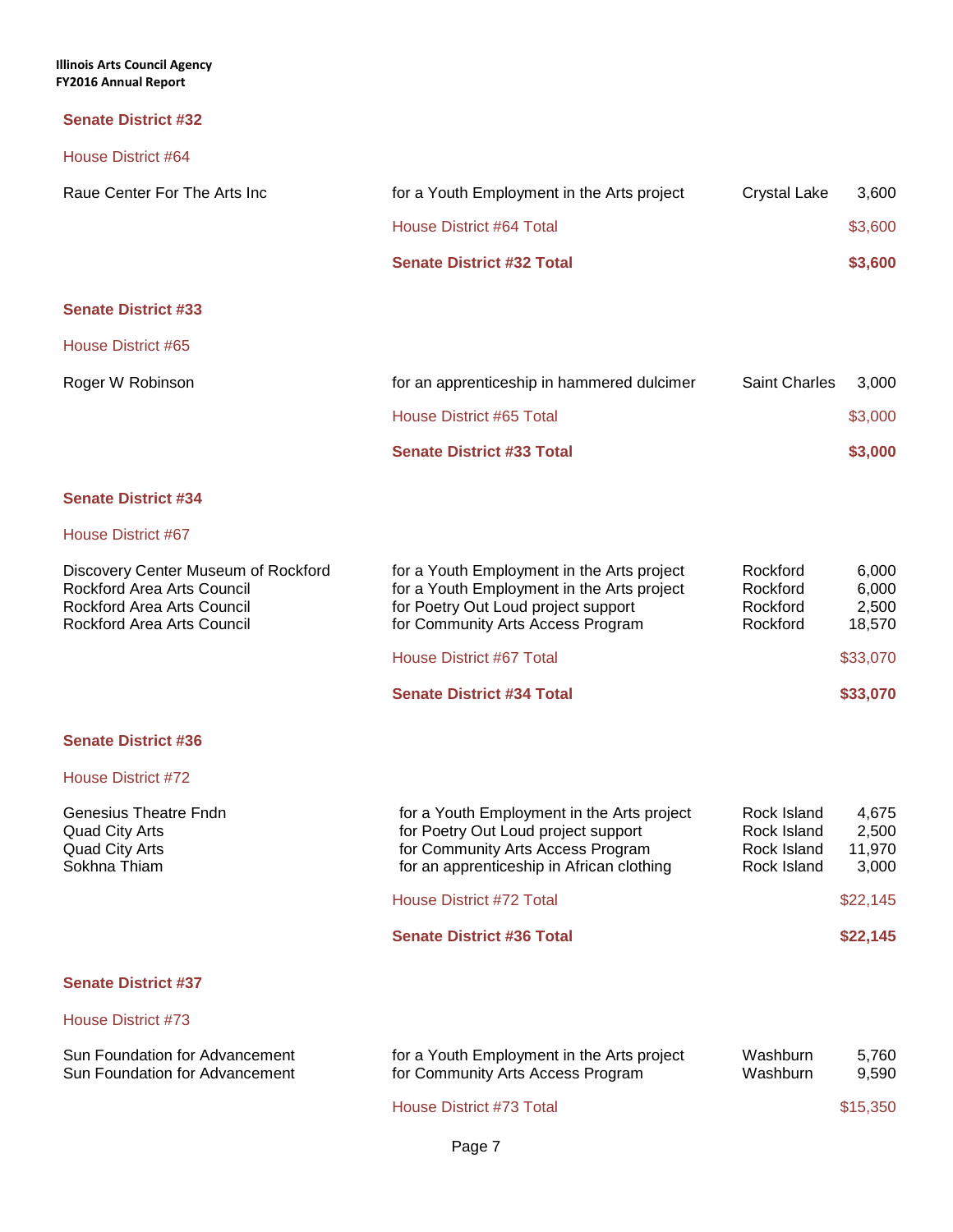# House District #74

| <b>Princeton Theatre Group</b>                                                                                                               | for a Youth Employment in the Arts project                                                                                                                                                                                                                                                       | Princeton                                                | 6,000                                                             |
|----------------------------------------------------------------------------------------------------------------------------------------------|--------------------------------------------------------------------------------------------------------------------------------------------------------------------------------------------------------------------------------------------------------------------------------------------------|----------------------------------------------------------|-------------------------------------------------------------------|
|                                                                                                                                              | House District #74 Total                                                                                                                                                                                                                                                                         |                                                          | \$6,000                                                           |
|                                                                                                                                              | <b>Senate District #37 Total</b>                                                                                                                                                                                                                                                                 |                                                          | \$21,350                                                          |
| <b>Senate District #39</b>                                                                                                                   |                                                                                                                                                                                                                                                                                                  |                                                          |                                                                   |
| <b>House District #78</b>                                                                                                                    |                                                                                                                                                                                                                                                                                                  |                                                          |                                                                   |
| Children's Museum of Oak Park<br>Oak Park Area Arts Council<br>Oak Park Area Arts Council<br>Oak Park Art League<br>Pleasant Home Foundation | for a Youth Employment in the Arts project<br>for a Youth Employment in the Arts project<br>for Community Arts Access Program<br>for a Youth Employment in the Arts project<br>for a Youth Employment in the Arts project<br><b>House District #78 Total</b><br><b>Senate District #39 Total</b> | Oak Park<br>Oak Park<br>Oak Park<br>Oak Park<br>Oak Park | 4,200<br>1,600<br>9,120<br>2,720<br>2,000<br>\$19,640<br>\$19,640 |
| <b>Senate District #42</b>                                                                                                                   |                                                                                                                                                                                                                                                                                                  |                                                          |                                                                   |
| House District #83                                                                                                                           |                                                                                                                                                                                                                                                                                                  |                                                          |                                                                   |
| <b>Paramount Arts Centre</b>                                                                                                                 | for a Youth Employment in the Arts project                                                                                                                                                                                                                                                       | Aurora                                                   | 4,950                                                             |
|                                                                                                                                              | House District #83 Total                                                                                                                                                                                                                                                                         |                                                          | \$4,950                                                           |
| <b>House District #84</b>                                                                                                                    |                                                                                                                                                                                                                                                                                                  |                                                          |                                                                   |
| Shoba Natarajan                                                                                                                              | for an apprenticeship in Bharatanatyam                                                                                                                                                                                                                                                           | Naperville                                               | 3,000                                                             |

| <b>Senate District #42 Total</b> | \$7,950 |
|----------------------------------|---------|
| House District #84 Total         | \$3,000 |

#### **Senate District #43**

#### House District #85

| Lewis University | for a Youth Employment in the Arts project | Romeoville |         |
|------------------|--------------------------------------------|------------|---------|
|                  | House District #85 Total                   |            |         |
|                  | <b>Senate District #43 Total</b>           |            | \$6,000 |

# **Senate District #44**

| Bloomington Center for the Performing Arts | for a Youth Employment in the Arts project | Bloomington        | 4,800 |
|--------------------------------------------|--------------------------------------------|--------------------|-------|
| Illinois Wesleyan University               | for a Youth Employment in the Arts project | <b>Bloomington</b> | 660   |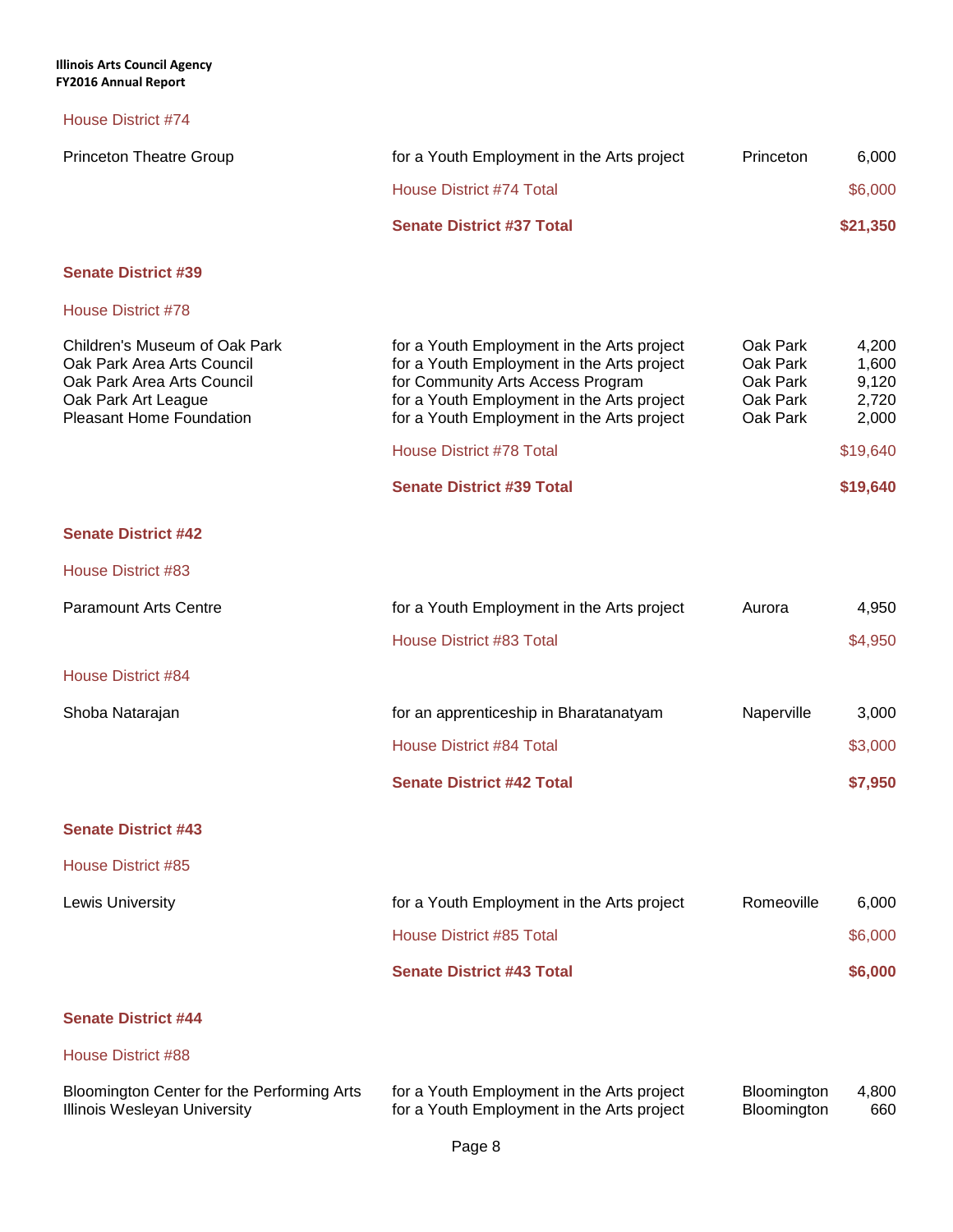| McLean County Art Assn                                                                                                    | for Community Arts Access Program                                                                                                                                       | Bloomington                                              | 5,650                             |
|---------------------------------------------------------------------------------------------------------------------------|-------------------------------------------------------------------------------------------------------------------------------------------------------------------------|----------------------------------------------------------|-----------------------------------|
|                                                                                                                           | <b>House District #88 Total</b>                                                                                                                                         |                                                          | \$11,110                          |
|                                                                                                                           | <b>Senate District #44 Total</b>                                                                                                                                        |                                                          | \$11,110                          |
| <b>Senate District #45</b>                                                                                                |                                                                                                                                                                         |                                                          |                                   |
| <b>House District #89</b>                                                                                                 |                                                                                                                                                                         |                                                          |                                   |
| <b>Freeport Arts Center</b><br><b>Freeport Arts Center</b><br><b>Freeport Arts Center</b><br><b>Timber Lake Playhouse</b> | for Local Arts Network project support<br>for Community Arts Access Program<br>for a Youth Employment in the Arts project<br>for a Youth Employment in the Arts project | Freeport<br>Freeport<br>Freeport<br><b>Mount Carroll</b> | 15,000<br>4,365<br>1,850<br>6,000 |
|                                                                                                                           | <b>House District #89 Total</b>                                                                                                                                         |                                                          | \$27,215                          |
|                                                                                                                           | <b>Senate District #45 Total</b>                                                                                                                                        |                                                          | \$27,215                          |
| <b>Senate District #46</b>                                                                                                |                                                                                                                                                                         |                                                          |                                   |
| House District #91                                                                                                        |                                                                                                                                                                         |                                                          |                                   |
| <b>Eastlight Theatre</b>                                                                                                  | for a Youth Employment in the Arts project                                                                                                                              | East Peoria                                              | 4,000                             |
|                                                                                                                           | House District #91 Total                                                                                                                                                |                                                          | \$4,000                           |
| <b>House District #92</b>                                                                                                 |                                                                                                                                                                         |                                                          |                                   |
| Central Illinois Youth Symphony                                                                                           | for a Youth Employment in the Arts project                                                                                                                              | Peoria                                                   | 1,145                             |
|                                                                                                                           | House District #92 Total                                                                                                                                                |                                                          | \$1,145                           |
|                                                                                                                           | <b>Senate District #46 Total</b>                                                                                                                                        |                                                          | \$5,145                           |
| <b>Senate District #47</b>                                                                                                |                                                                                                                                                                         |                                                          |                                   |
| House District #93                                                                                                        |                                                                                                                                                                         |                                                          |                                   |
| Galesburg Civic Art League Inc<br><b>Quincy Community Theatre</b><br>Western Illinois University                          | for a Youth Employment in the Arts project<br>for a Youth Employment in the Arts project<br>for a Youth Employment in the Arts project                                  | Galesburg<br>Quincy<br>Macomb                            | 5,940<br>3,960<br>5,615           |
|                                                                                                                           | House District #93 Total                                                                                                                                                |                                                          | \$15,515                          |
| House District #94                                                                                                        |                                                                                                                                                                         |                                                          |                                   |
| Buchanan Center for the Arts<br>Quincy Society of Fine Arts<br>Two Rivers Arts Council                                    | for Community Arts Access Program<br>for Community Arts Access Program<br>for Community Arts Access Program                                                             | Monmouth<br>Quincy<br>Raritan                            | 5,320<br>6,455<br>9,400           |
|                                                                                                                           | <b>House District #94 Total</b>                                                                                                                                         |                                                          | \$24,775                          |
|                                                                                                                           | <b>Senate District #47 Total</b>                                                                                                                                        |                                                          | \$40,290                          |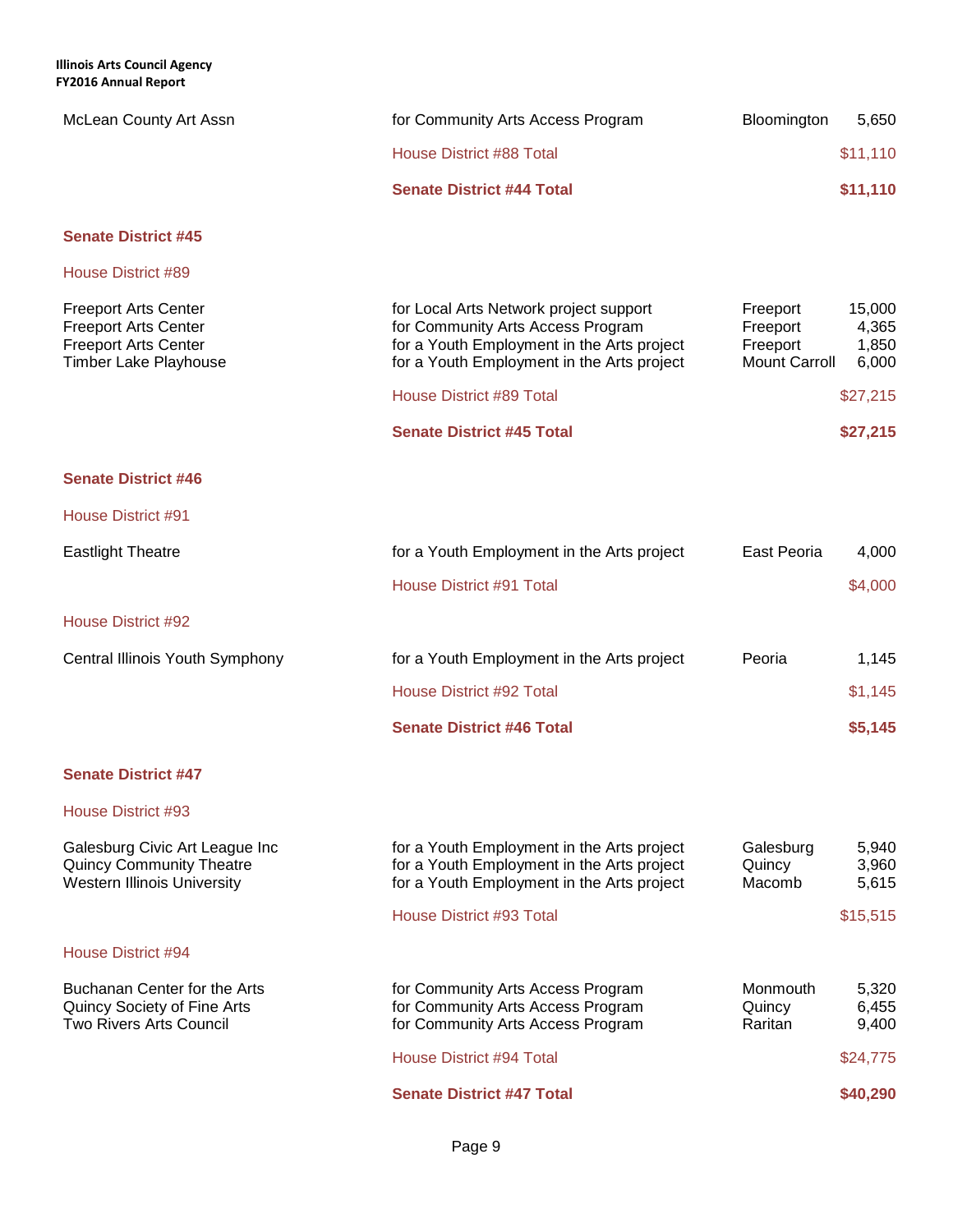| Decatur Area Arts Council<br>Decatur Area Arts Council<br>Springfield Area Arts Council<br>Springfield Area Arts Council<br>Springfield Art Assn/Edward Pl | for Community Arts Access Program<br>for a Youth Employment in the Arts project<br>for Community Arts Access Program<br>for Poetry Out Loud project support<br>for a Youth Employment in the Arts project | Decatur<br>Decatur<br>Springfield<br>Springfield<br>Springfield | 8,165<br>900<br>6,745<br>18,000<br>1,155 |
|------------------------------------------------------------------------------------------------------------------------------------------------------------|-----------------------------------------------------------------------------------------------------------------------------------------------------------------------------------------------------------|-----------------------------------------------------------------|------------------------------------------|
|                                                                                                                                                            | House District #96 Total                                                                                                                                                                                  |                                                                 | \$34,965                                 |
|                                                                                                                                                            | <b>Senate District #48 Total</b>                                                                                                                                                                          |                                                                 | \$34,965                                 |
| <b>Senate District #49</b>                                                                                                                                 |                                                                                                                                                                                                           |                                                                 |                                          |
| <b>House District #97</b>                                                                                                                                  |                                                                                                                                                                                                           |                                                                 |                                          |
| Vanitha Veeravalli                                                                                                                                         | for an apprenticeship in Bharatanatyam                                                                                                                                                                    | Naperville                                                      | 3,000                                    |
|                                                                                                                                                            | <b>House District #97 Total</b>                                                                                                                                                                           |                                                                 | \$3,000                                  |
|                                                                                                                                                            | <b>Senate District #49 Total</b>                                                                                                                                                                          |                                                                 | \$3,000                                  |
| <b>Senate District #50</b>                                                                                                                                 |                                                                                                                                                                                                           |                                                                 |                                          |
| House District #100                                                                                                                                        |                                                                                                                                                                                                           |                                                                 |                                          |
| Imagine Foundation                                                                                                                                         | for a Youth Employment in the Arts project                                                                                                                                                                | Jacksonville                                                    | 3,940                                    |
|                                                                                                                                                            | House District #100 Total                                                                                                                                                                                 |                                                                 | \$3,940                                  |
|                                                                                                                                                            | <b>Senate District #50 Total</b>                                                                                                                                                                          |                                                                 | \$3,940                                  |
| <b>Senate District #51</b>                                                                                                                                 |                                                                                                                                                                                                           |                                                                 |                                          |
| House District #102                                                                                                                                        |                                                                                                                                                                                                           |                                                                 |                                          |
| Little Theatre-On The Square                                                                                                                               | for a Youth Employment in the Arts project                                                                                                                                                                | Sullivan                                                        | 5,730                                    |
|                                                                                                                                                            | House District #102 Total                                                                                                                                                                                 |                                                                 | \$5,730                                  |
|                                                                                                                                                            | <b>Senate District #51 Total</b>                                                                                                                                                                          |                                                                 | \$5,730                                  |
| <b>Senate District #52</b>                                                                                                                                 |                                                                                                                                                                                                           |                                                                 |                                          |
| House District #103                                                                                                                                        |                                                                                                                                                                                                           |                                                                 |                                          |
| 40 North/88 West Inc<br>Champaign Urbana Ballet                                                                                                            | for Poetry Out Loud project support<br>for a Youth Employment in the Arts project                                                                                                                         | Champaign<br>Champaign                                          | 2,500<br>370                             |